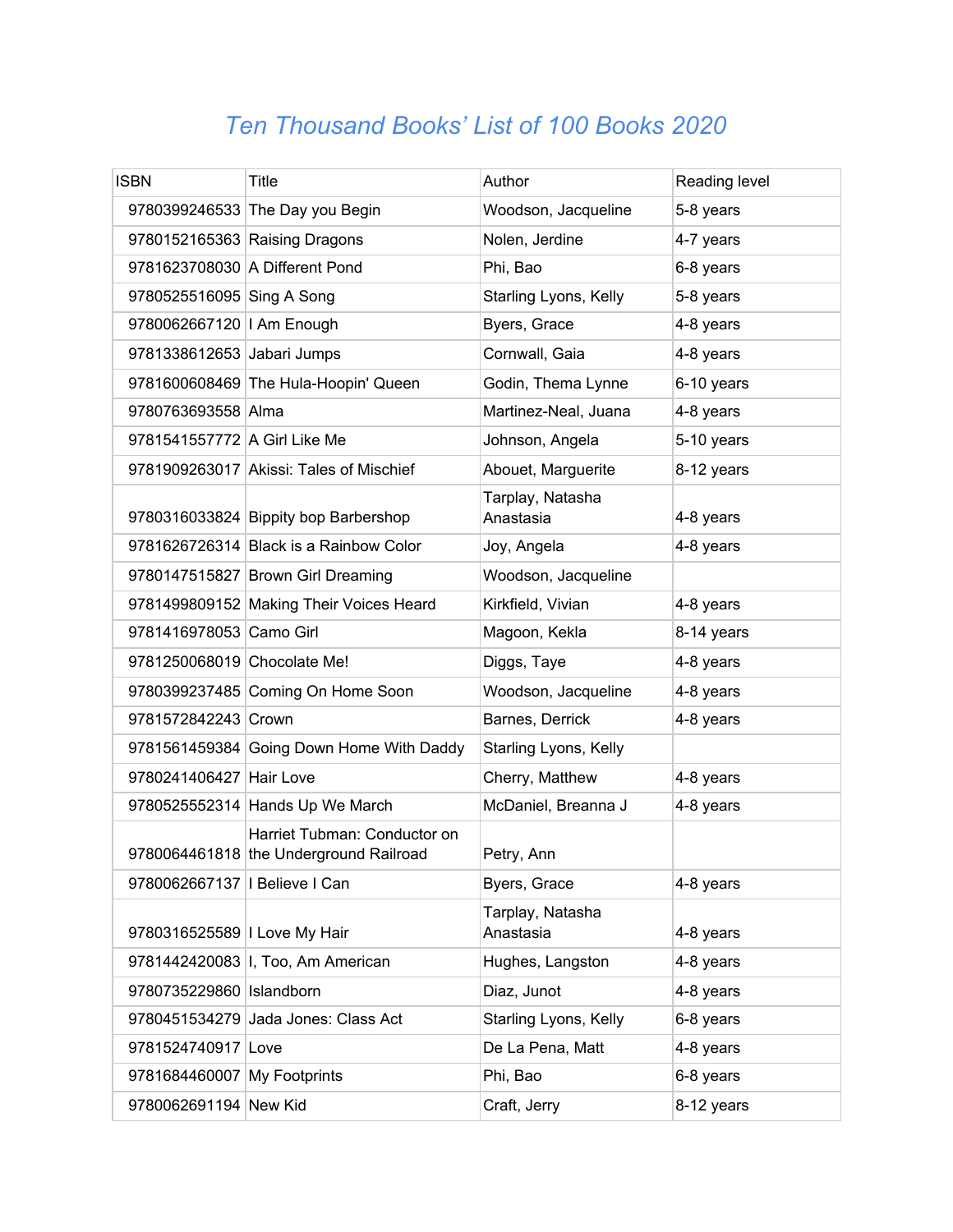| 9780316431279 Saturday          |                                         | Mora, Oge                     | 4-8 years  |
|---------------------------------|-----------------------------------------|-------------------------------|------------|
|                                 | 9780062991188 Sometimes People March    | Allen, Tessa                  | 4-8 years  |
|                                 | 9781328780966 The Undefeated            | Alexander, Kwame              | 6-9 years  |
|                                 | 9781250203557 We Are Water Protectors   | Lindstom, Carole              | 3-6 years  |
| 9781454931379 Patricia's Vision |                                         | Lord, Michelle                | 4-8 years  |
| 9780823440559 Dreamers          |                                         | Morales, Yuyi                 | 4-8 years  |
|                                 | 9780385753876 As Good as Anybody        | Michelson, Richard            | 6-9 years  |
|                                 | 9781481400701 The Youngest Marcher      | Levinson, Cynthia             | 5-10 years |
|                                 | 9780375869730 Harlem's Little Blackbird | Watson, Renee                 | 3-7 years  |
| 9781442412163 Malcolm Little    |                                         | Shabazz, Ilyasah              | 6-10 years |
| 9781543504064 Unstoppable       |                                         | Coulson, Art                  |            |
|                                 | 9780525553410 My Papi has a Motorcycle  | Quintero, Isabel              | 4-8 years  |
|                                 | 9780062447623 It Began With a Page      | Maclear, Kyo                  | 4-8 years  |
|                                 | 9780761352556 Ruth and the Green Book   | Ramsey, Calvin Alexander      |            |
|                                 | 9781467711951 The Whispering Town       | Elvgren, Jennifer             | 7-11 years |
|                                 | 9781681155401 Regina Persisted          | Eisenber Sasso, Sandy         | 7-10 years |
| 9780062748683 Planting Stories  |                                         | Aldamuy Denise, Anika         | 4-8 years  |
|                                 | 9780884484318 Lailah's Lunchbox         | Faruqi, Reem                  |            |
|                                 | 9780803737006 Blue Sky White Stars      | Naberhaus, Sarvinder          | 4-8 years  |
| 9781433828545 Town              | Something Happened In Our               | Celano, Marianne              | 4-8 years  |
| 9781534425361 Sulwe             |                                         | Nyong'o, Lupita               | 4-8 years  |
|                                 | 9781943147724 Your Name is a Song       | Thompkins-Bigelow,<br>Jamilah | 5-10 years |
| 9781626727465 Fry Bread         |                                         | Noble Maillard, Kevin         | 3-6 years  |
|                                 | 9780062839930 Where Are You From?       | Mendez, Yamile Saied          | 4-8 years  |
| 9780061253669 Coretta Scott     |                                         | Shange, Ntozake               | 4-8 years  |
|                                 | 9780062651730 Mae Among The Stars       | Ahmed, Roda                   | 4-8 years  |
|                                 | 9780316519007 The Proudest Blue         | Muhammad, Ibtihaj             | 4-8 years  |
| 9780061804427 Brave Girl        |                                         | Markel, Michelle              | 4-8 years  |
|                                 | 9781580897723 We Are Grateful           | Sorell, Traci                 | 3-7 years  |
|                                 | 9780525518778   I Am Every Good Thing   | Barnes, Derrick               | 3-7 years  |
|                                 | 9781419710544 Separate Is Never Equal   | Tonatiuh, Duncan              | 6-9 years  |
|                                 |                                         |                               |            |
|                                 | 9780440417996 The Name Jar              | Choi, Yangsook                | 3-7 years  |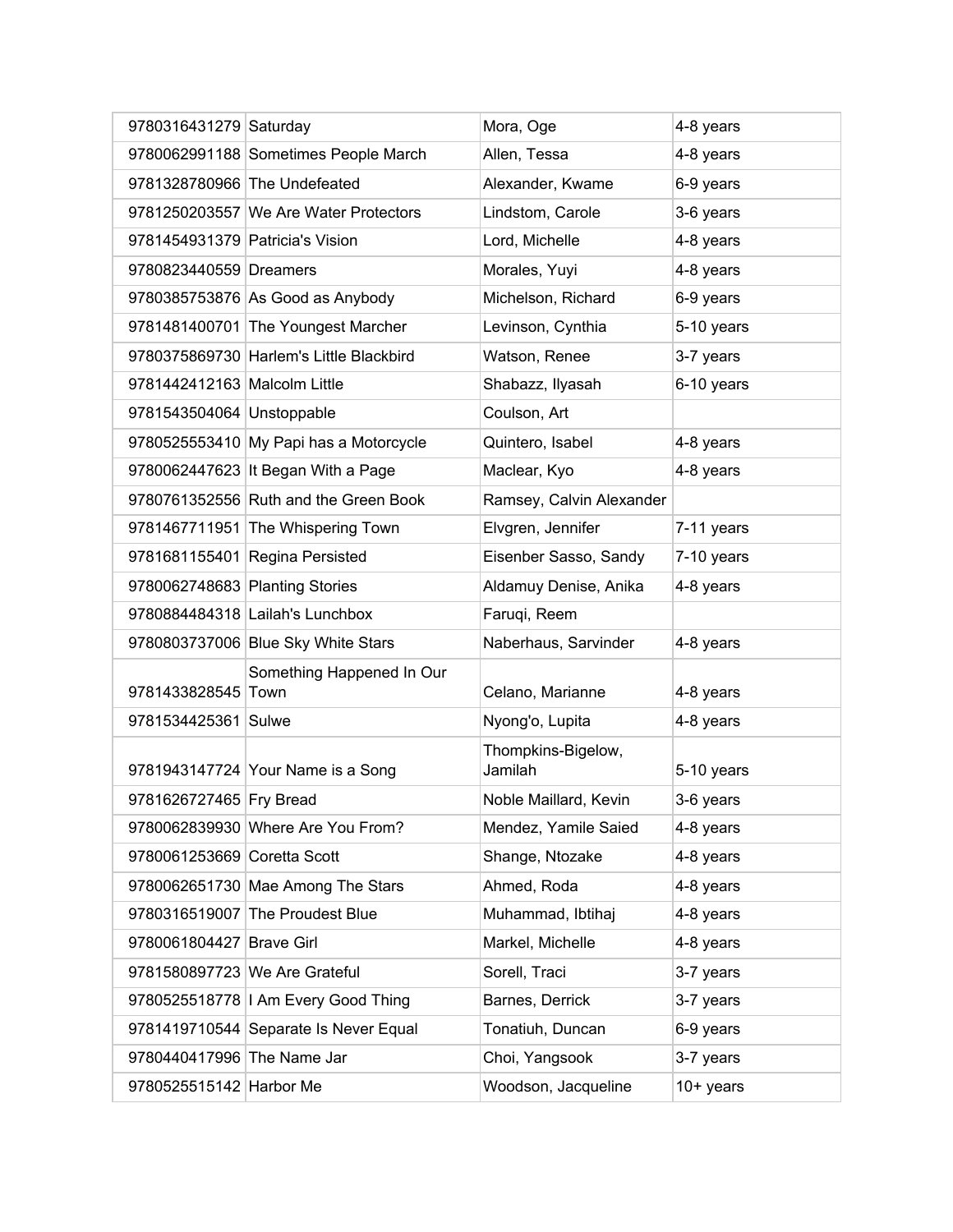|                                | 9780525428091 Mama's Nightingale          | Danticat, Edwidge                    | 5-8 years  |
|--------------------------------|-------------------------------------------|--------------------------------------|------------|
|                                | 9781620148372 When Aiden Became a Brother | Lukoff, Kyle                         | 4-7 years  |
| 9780316475112 Little Leaders   |                                           | Harrison, Vashti                     | 8-12 years |
| 9780316475143 Little Legends   |                                           | Harrison, Vashti                     | 8-12 years |
| 9780997157987 Skin Like Mine   |                                           | Perry, LaTashia M                    |            |
|                                | 9781524740740 The King of Kindergarten    | Barnes, Derrick                      | 3-6 years  |
|                                | 9780439472265 The Story of Ruby Bridges   | Coles, Robert                        | 4-8 years  |
|                                | 9780763665319 Voice of Freedom            | Weatherford, Carole<br><b>Boston</b> | 9-12 years |
|                                | 9781644420010   Can Write the World       | Sanders, Joshunda                    | 5-8 years  |
|                                | 9781499807202 Pies From Nowhere           | Romito, Dee                          | 6-9 years  |
|                                | 9780064434287 The Great Migration         | Lawrence, Jacob                      | 4-8 years  |
|                                | 9781647391058 The Story of Barack Obama   | Leslie, Tonya PhD                    | 6-8 years  |
| 9780375858871   I Have A Dream |                                           | Nelson, Kadir                        | $7+$       |
|                                | 9780061783746 Nelson Mandela              | Nelson, Kadir                        | 4-8 years  |
|                                | 9781481415910 As Brave As You             | Reynolds, Jason                      | $10+$      |
|                                | 9781499804119 The Roots of Rap            | Weatherford, Carole<br>Boston        | 4-8years   |
|                                | 9781596435407 When the Beat was Born      | Hill, Laban Carrick                  | 6-10 years |
|                                | 9781939547651 Beautiful Shades of Brown   | Churnin, Nancy                       | 6-11 years |
|                                | 9780062871992   I Can Make This Promise   | Day, Christine                       | 8-12 years |
| 9780807523056 Fearless Mary    |                                           | Charles, Tami                        | 5-7 years  |
|                                | 9780439269674 When Marian Sang            | Munoz Ryan, Pam                      | 7-10 years |
| 9780689864629 Coleman          | Fly High: The Story of Bessie             | Borden, Louise                       | 9-12 years |
| 9780547906041 Let It Shine     |                                           | Pinkney, Andrea Davis                | 6-9 years  |
| 9781492635956 Just Like Me     |                                           | Cavanaugh, Nancy J                   | 9-12 years |
| 9780062742469 Hidden Figures   |                                           | Lee Shetterly, Margot                | 4-8 years  |
|                                | 9781885008480 Cora Cooks Pancit           | Lazo Gilmore, Dorina K               | 5-7 years  |
|                                | 9780316435178 A Computer Called Katherine | Slade, Suzanne                       | 4-8 years  |
| 9780316213882 Radiant Child    |                                           | Stepoe, Javaka                       | 4-8 years  |
| 9780316074032 Bird in a Box    |                                           | Pinkney, Andrea Davis                | 8-12 years |
| 9780804847544 Pan de Sal       |                                           | Olizon-Chikiamco, Norma              | 4-12 years |
|                                | 9780064462266 Let's Talk About Race       | Lester, Julius                       | 4-8 years  |
| 9780593121962 People           | The World Need More Purple                | Bell, Kristen & Hart,<br>Benjamin    | 3-7 years  |